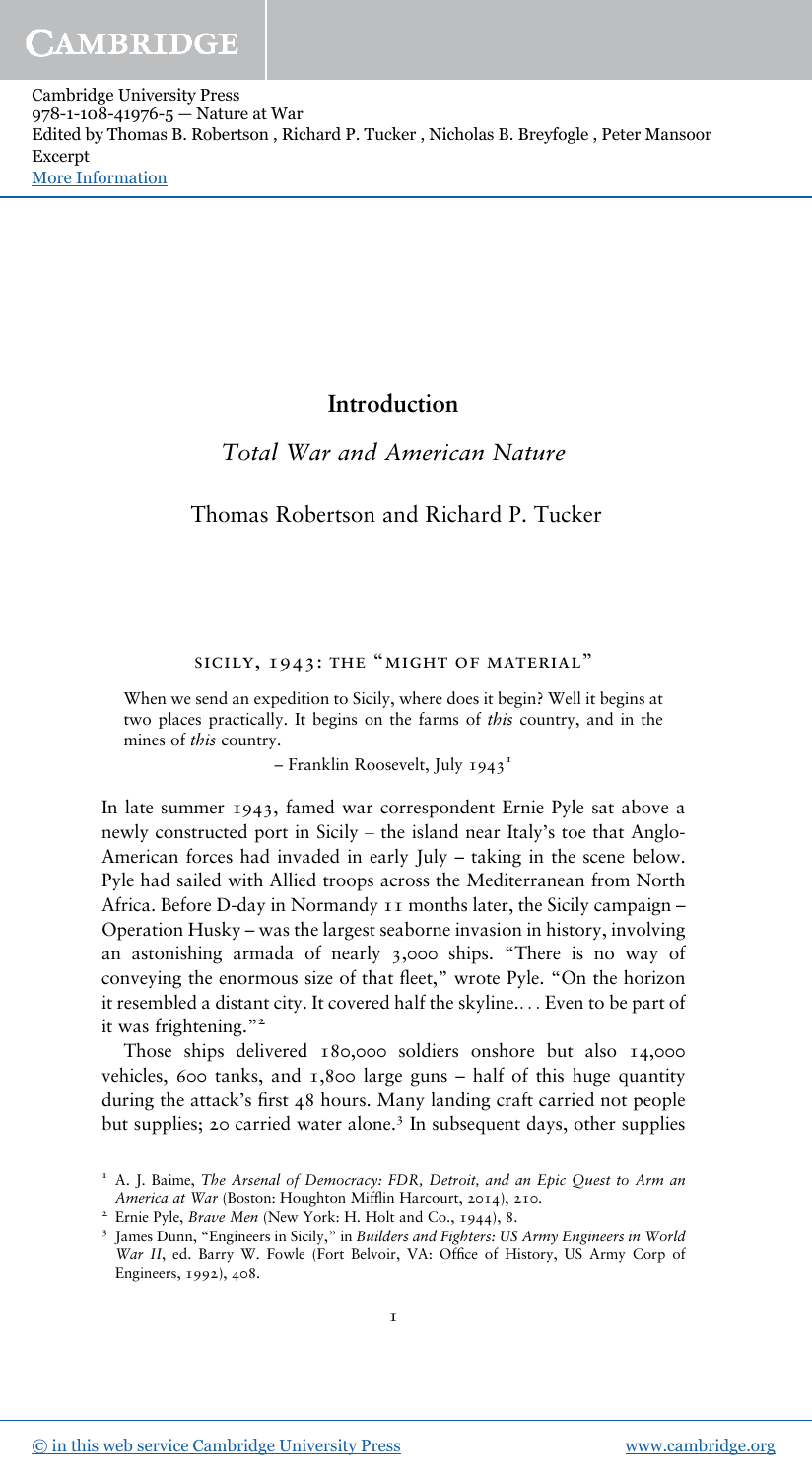2 *Thomas Robertson and Richard P. Tucker*



 . LST carrying innumerable supplies for the US military, Invasion of Cape Gloucester, New Britain, December 24, 1943. Records of the US Coast Guard; Activities, Facilities, Personalities, 1785–1967, Record Group 26, National Archives and Records Administration (NARA), Image 513188. Source: Image in the public domain

would follow: food, fuel, ammunition, spare parts, medicine, maps, cigarettes, tents, radios and telephones, and much, much more – everything that a modern army needed, and modern armies needed a great deal. "We kept pouring men and machines into Sicily," Ernie Pyle observed, "as though it were a giant hopper" (see Figure I.1).<sup>4</sup>

American abundance of natural resources, and the ability to mobilize and focus them, gave the Allied soldiers, sailors, and airmen a tremendous advantage everywhere they fought. Each US soldier in the field was backed by roughly 67 pounds of equipment and supplies.<sup>5</sup> "When an American soldier goes over from here," President Roosevelt emphasized to the press corps a few weeks after the Sicily invasion begun, "he is fully equipped, not only his clothing, but also all of the munitions that are assigned to him, which include almost everything – guns, rifles, machine

<sup>4</sup> Pyle, *Brave Men*, 24.

<sup>5</sup> Daniel Yergin, *The Prize: The Epic Quest for Oil, Money, and Power* (New York: Free Press, 2003), 382. In the Pacific each American soldier was supported by four tons of supplies but each Japanese soldier by only two pounds. Richard Overy, *Why the Allies Won* (New York: W. W. Norton, 1995), 210.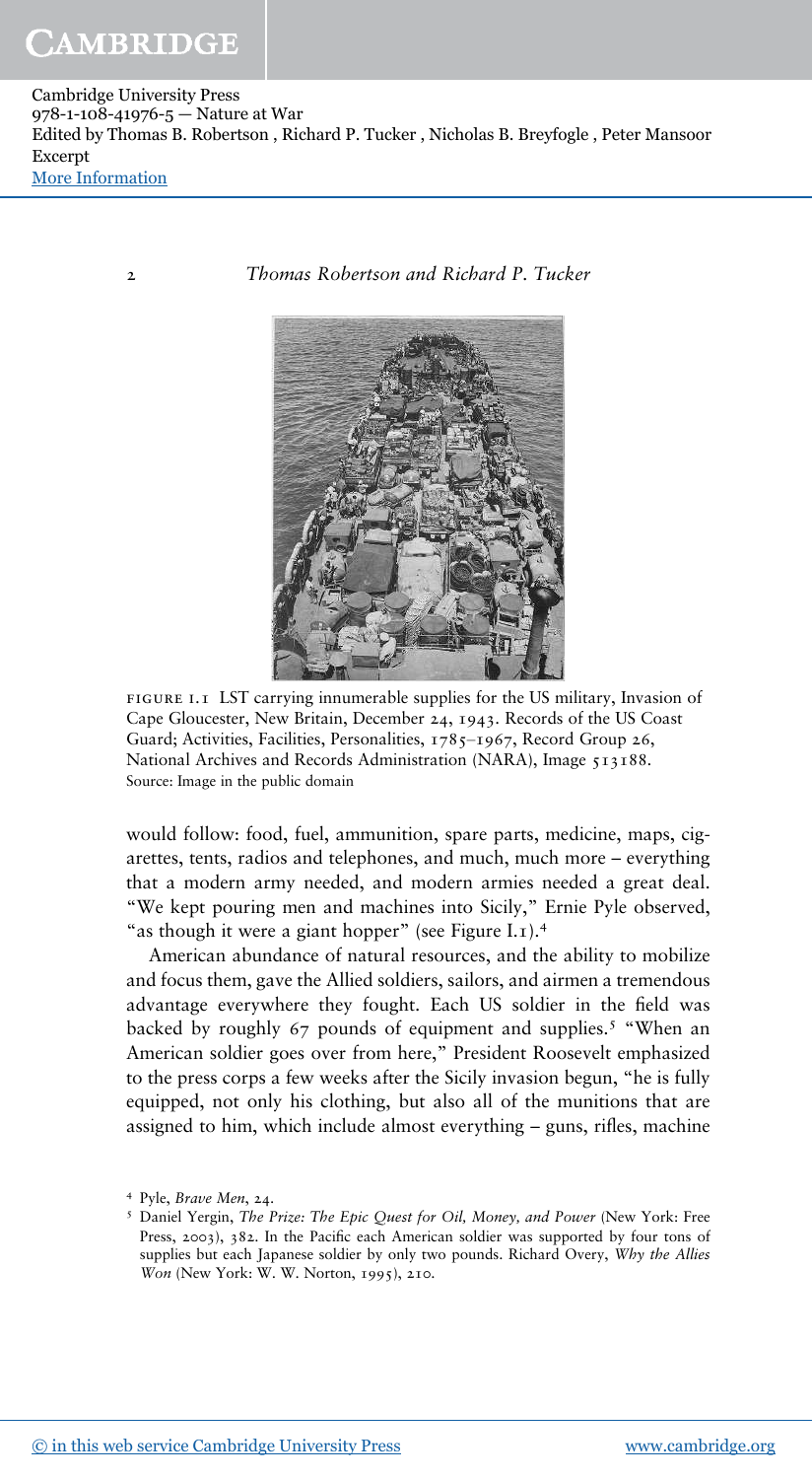#### *Introduction: Total War and American Nature* 3

guns and ammunition, artillery small and large, tanks, planes, trucks, and everything else." 6

"Everything else" included powerful tools that also gave the Allies a great advantage: vast amounts of oil and gas, far more than in any previous war; huge quantities of food, packaged for easy storage and delivery and designed to last for months; detailed maps of Sicily's rugged terrain, drawn from the aerial photographs that had become essential before any battle; boxes and boxes of cigarettes, provided by the military in generous quantities for tired and nervous troops; medicines like antibiotics, newly developed and available in large quantities; and chemicals such as DDT, a newly synthesized substance that helped prevent a typhus outbreak among troops and civilians in mainland Italy the next year. Watching the varied supplies pile higher and higher on Sicily's shores, Pyle had an epiphany: "Suddenly I realized what all this was. It was America's long-awaited power of production finally rolling into the far places where it had to go." 7

That power of production proved decisive. In 1943, US productive capacity began to tip the tide in favor of the Allies. "To a large degree, the improvement in the military situation [in 1943]," historians Robert Coakley and Richard Leighton have written, "was a result of the huge outpouring of munitions from American factories and of ships from American yards."<sup>8</sup>

World War II was a war of hundreds of thousands of guns, tanks, and planes, and thousands of other products. One prominent historian has called it a "gross national product war." <sup>9</sup> As such, it was also a war of mines, farms, and factories – largely industrial or industrializing sites where slices of nature were extracted and processed into military machines and materiel.

<sup>6</sup> Franklin D. Roosevelt: "Excerpts from the Press Conference," July 27, 1943. Online by Gerhard Peters and John T. Woolley, *The American Presidency Project*, www.presidency .ucsb.edu/documents/excerpts-from-the-press-conference-14 (accessed October 23, 2018).

<sup>7</sup> Pyle, *Brave Men*, 25.

<sup>8</sup> Robert W. Coakley and Richard M. Leighton, *Global Logistics and Strategy: 1943‒1945* (Washington, DC: US Government Printing Office, 1955), 601, quoted in Doris Kearns Goodwin, No Ordinary Time: Franklin and Eleanor Roosevelt and the Home Front in *World War II* (New York: Simon & Schuster, 2013), 450.

<sup>&</sup>lt;sup>9</sup> Russell Weigley, The American Way of War: A History of United States Military Strategy *and Policy* (New York: MacMillan, 1973), 146. Indeed, the concept of the gross national product (GNP) was developed in 1942 by economists to determine whether the United States had the productive capacity to meet the needs of the nation's World War II Victory Program. Jim Lacey, *Keep from All Thoughtful Men: How US Economists Won World War II* (Annapolis, MD: Naval Institute Press, 2011), 45.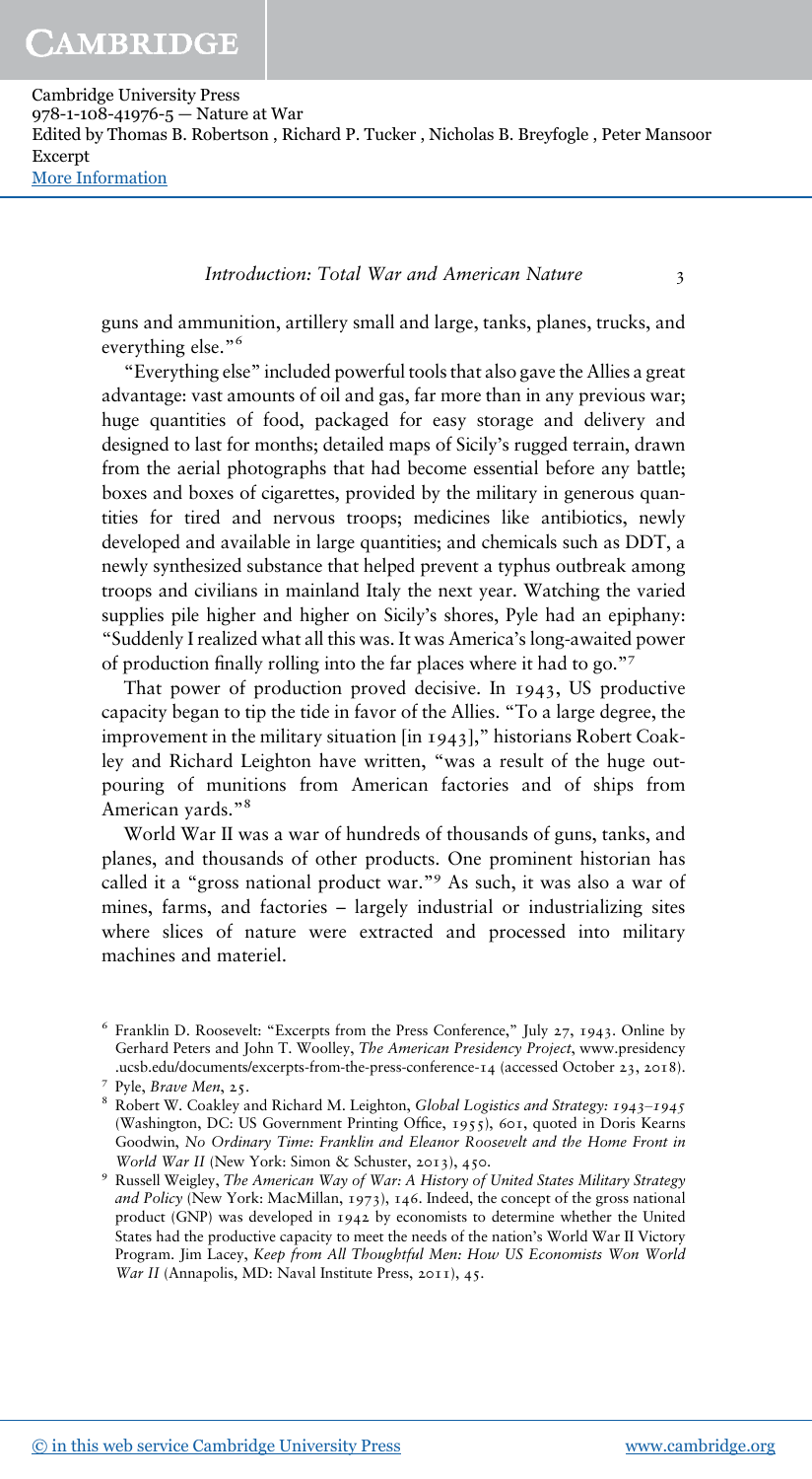4 *Thomas Robertson and Richard P. Tucker*

Nothing showed the Allies' dependence on American productive landscapes better than the "fireside" chat that Franklin Delano Roosevelt gave on July 28, 1943, two and a half weeks after the first soldiers splashed ashore on Sicily's beaches. As they sat in living rooms by their radios, Americans listened as President Roosevelt explained the import of Sicily. "I think the first crack in the Axis has come," Roosevelt announced with signature mix of gravity and optimism. "The criminal, corrupt Fascist regime in Italy is going to pieces."

But the job was far from done and still uncertain, the president stressed. Ultimate success, he emphasized, depended on what happened not in Europe but thousands of miles away: on the American home front that produced the weapons and other supplies that Allied soldiers carried with them. American power, Roosevelt said, came from America's farms and mines, its natural resources and productive capacity:

Behind the invasion forces ... were thousands of ships and planes guarding the long, perilous sea lanes, carrying the men, carrying the equipment and the supplies to the point of attack. And behind all these were the railroad lines and the highways here back home that carried the men and the munitions to the ports of embarkation – there were the factories and the mines and the farms here back home that turned out the materials – there were the training camps here back home where the men learned how to perform the strange and difficult and dangerous tasks which were to meet them on the beaches and in the deserts and in the mountains.<sup>10</sup>

FDR's words help us see what distinguished World War II from earlier conflicts. The Allied invasion force included not just an army of soldiers and sailors but an army of supplies and equipment of unprecedented scale and scope. Watching these supplies move ashore in Sicily, Pyle spoke of "the might of material."<sup>11</sup> All these materials - each soldier, ship, and plane – relied upon transportation networks, fuel, factories, mines, and farms. The war, Roosevelt was saying, demanded not just amassing a large military force but drawing together critical materials from all possible sources, near and far, and concentrating them into one enormous, mobile, lethal force. It was indeed a GNP war, a war of total mobilization.<sup>12</sup>

<sup>&</sup>lt;sup>10</sup> Franklin D. Roosevelt, "Fireside Chat 25: On the Fall of Mussolini" (speech, Washington, DC, July 28, 1943) UVA Miller Centre, https://millercenter.org/the-presidency/presi dential-speeches/july-28-1943-fireside-chat-25-fall-mussolini (accessed October 6, 2018).

<sup>11</sup> Pyle, *Brave Men*, 25.

<sup>&</sup>lt;sup>12</sup> Paul Kennedy expands on this theme. "Gigantic productive power means little in wartime unless it is harnessed and its resources are directed to the right places. Total steel output means nothing at all until it is directed toward well-designed Essex class carriers.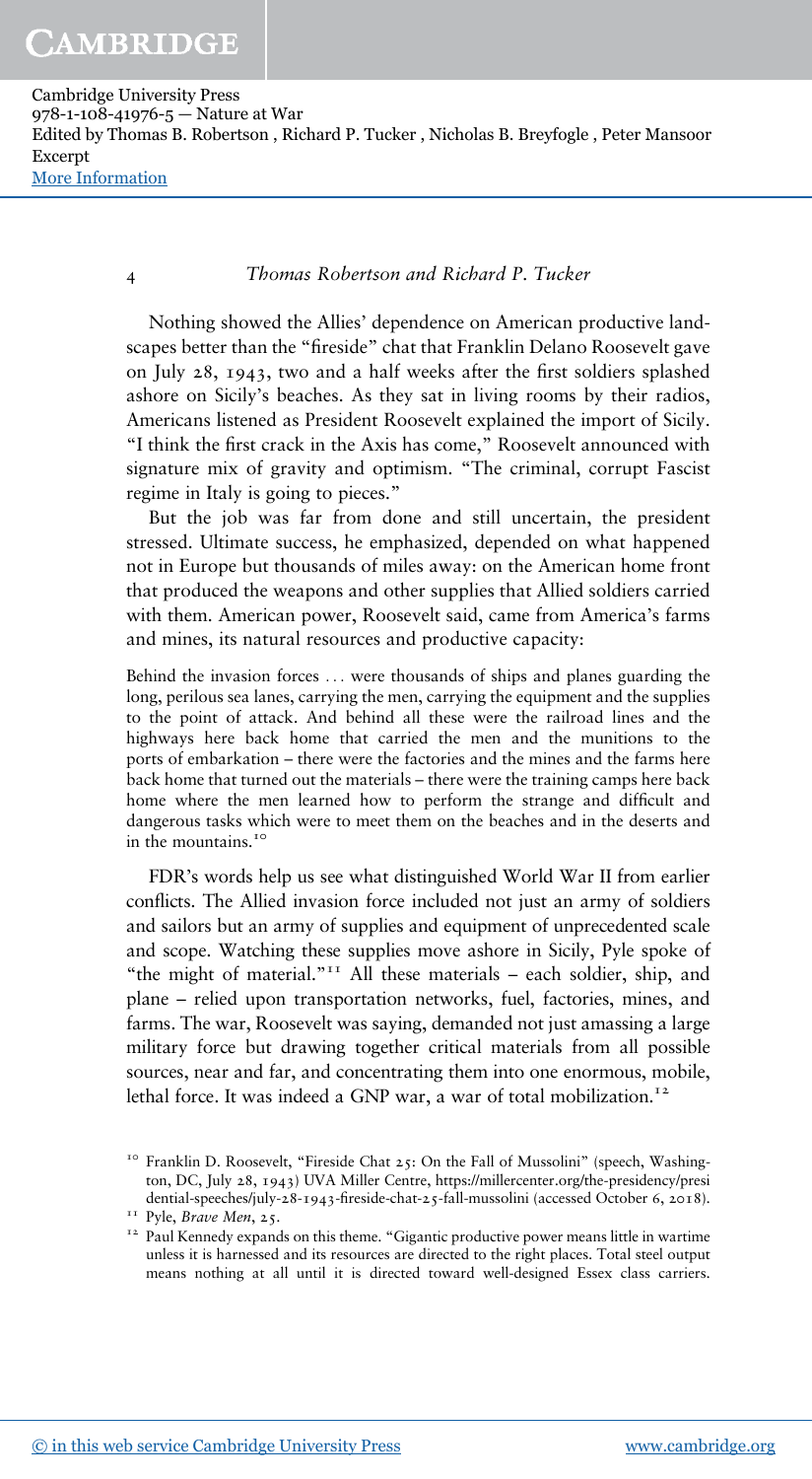#### *Introduction: Total War and American Nature* 5

Wars can be understood many ways – politically, strategically, economically, socially, personally. They also can be understood environmentally. Geography and supplies shape strategy and outcomes, and battles remake coastlines, fields, and forests. Less well known is how, even far from the battle zones, the need for supplies militarize landscapes and remake ecosystems.

No war transformed natural environments more than World War II – a total, global conflict that saw massive fighting across four continents and four oceans and drew resources from around the planet. The discussion of "total war" – the state's capacity to mobilize nearly all human and natural resources for the military effort – has rarely engaged its underlying environmental preconditions, even though total war entails massive and even transformative interventions into natural systems. More than any previous war, World War II achieved this total mobilization of resources across the world. The United States played a decisive role in the war and the story of its astoundingly rapid accumulation of military capacity is well known. Yet, surprisingly, historians have hardly explored the environmental dimensions of the American home-front transformation.

This volume examines the environmental aspects of the war, not in far off battlefields but on and near US soil, often with long-term consequences that linger even today. We investigate these matters by pursuing the clues provided by FDR's Fireside Chat on the home front. We look at the transportation networks that made World War II into a "war of transportation," the mines that yielded "strategic" minerals, the farms that transformed soil and seed into fiber and nutrition, the factories that forged the guns and munitions, and the training camps that molded skilled fighters and new methods. The location, abundance, and quality of these resources – shaped by new technologies and new logistical strategies – created the "might of material" that transformed the United States into the Arsenal of Democracy. American geology, hydrology, geography, and biology all mattered. Minerals, coastlines, rivers and wetlands, forests, and atmospheres, as well as farmlands, cities, and other human-built environments, shaped the war and were deeply transformed by it.

Aluminum and rubber and copper mean nothing until they are given to the B-29 construction program. Skilled workers mean nothing until Ben Moreell [of the Seabees] organizes them." Paul M. Kennedy, *Engineers of Victory: The Problem Solvers Who Turned the Tide in the Second World War* (Toronto: HarperCollins Publishers, 2013), 351. "Sheer numbers were not enough." Ibid., 363.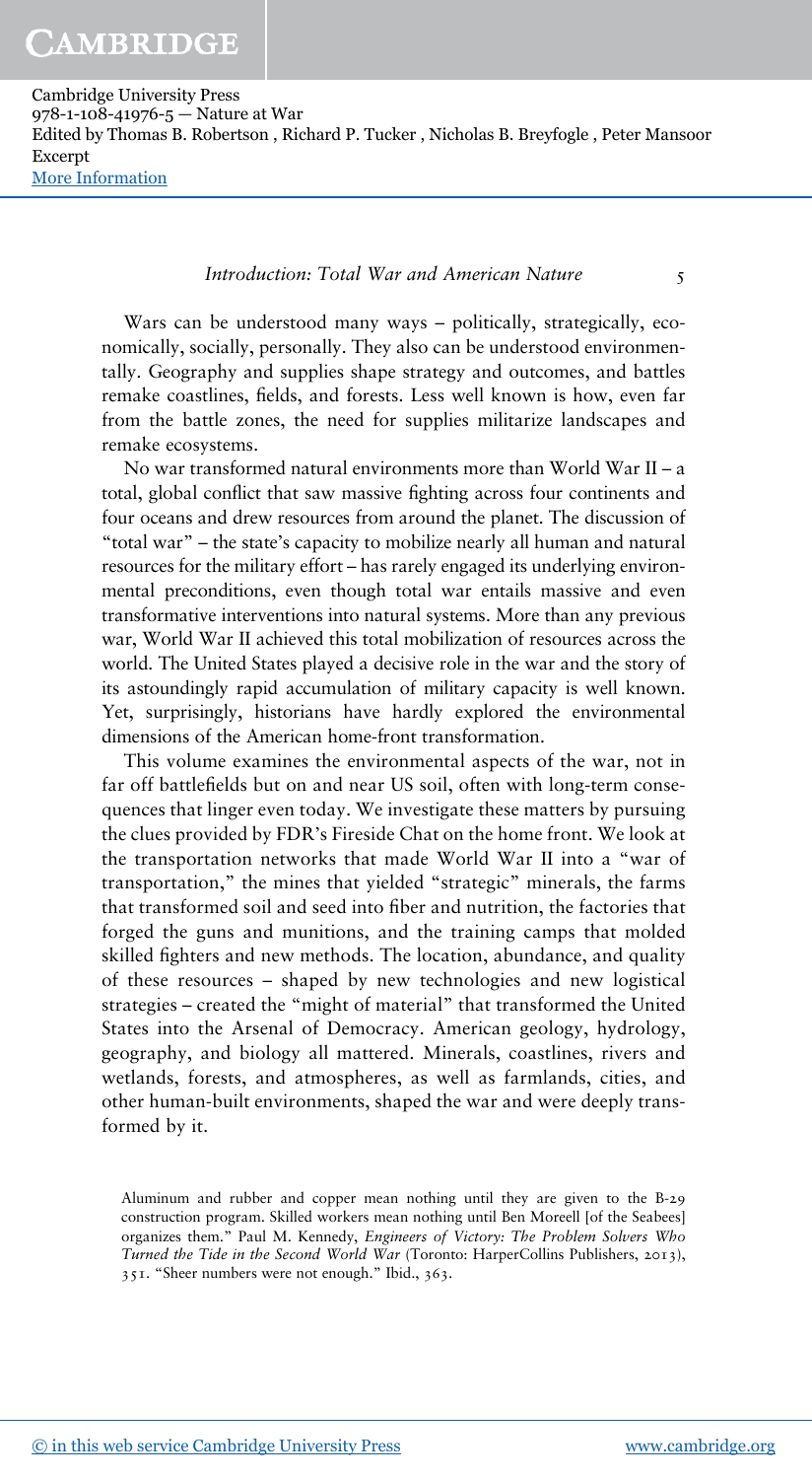6 *Thomas Robertson and Richard P. Tucker*

What made large and lethal American fighting forces in Europe and the Far East possible was a marshaling of material resources – physical objects and energy – drawn from forests, waterways, and soils around the United States and, indeed, around the world. Organizing these resources required new organizational tools and methods, and left behind a legacy of transformed landscapes, powerful new technological tools, and ideas about nature that would shape American relations with nature for decades to come.

In 1938, before massive wartime spending began, most Americans lived in small towns, farms, or small urban areas; traveled by rail; and had never heard of penicillin, DDT, or atomic bombs. By 1945, the scales had tipped decidedly toward military-industrial urban areas, the Sunbelt, machine and chemical agriculture, air travel, oil-based materials, such as nylon, and a Keynesian "growth" economy stressing government-sponsored consumption. The war spurred in the United States a vastly expanded production capacity and powerful new economic tools: a new military-industrial geography and transformed sense of time and space; new "miracle" technologies and a new material culture; new forms and quantities of waste and pollution; and new ideas about nature's fragility. In sum, the war forged the world we live in – not just the political and economic order but also the built environment, material culture, and intellectual topography, not to mention American landscapes near and far.

Understanding the environmental dimensions of the war provides a novel, penetrating way to understand not just World War II – the most crucial of all events in recent American history – but its lasting impact on American society.

#### ENVIRONMENTAL TRANSFORMATIONS IN THE UNITED STATES DURING WORLD WAR II

If the Second World War touched every portion of the outside world, its domestic impact reached into every corner of the United States as well. Historian Roger Lotchin<sup>13</sup>

Before the mid-nineteenth century, preindustrial warfare had created only limited, local impact on natural environments. The environmental

<sup>13</sup> Roger Lotchin, "Turning the Good War Bad?," *Journal of Urban History* 33, no. 2 (2007): 175.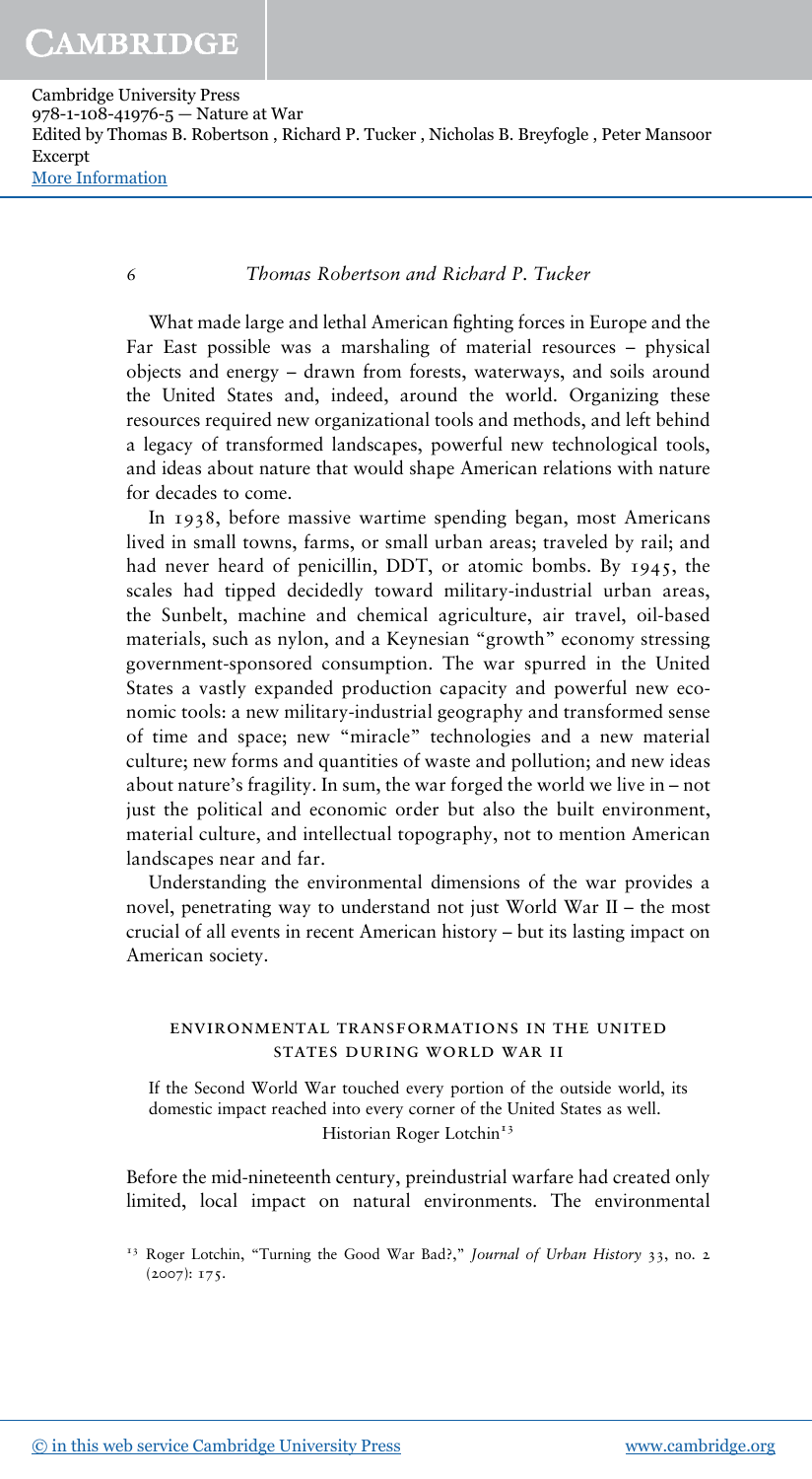# CAMBRIDGE

Cambridge University Press 978-1-108-41976-5 — Nature at War Edited by Thomas B. Robertson , Richard P. Tucker , Nicholas B. Breyfogle , Peter Mansoor Excerpt [More Information](www.cambridge.org/9781108419765)

#### *Introduction: Total War and American Nature* 7

impacts of warfare in medieval Europe, for instance, were small-scale and limited, resulting from sieges of fortified castles and towns, the cutting of selected species of trees (such as Yew trees for longbows), disruption of watercourses, and scorched earth campaigns, or *chevauchées*, designed to deprive populations of essential food and supplies.<sup>14</sup> Armaments were limited in destructive power, military transport systems were still largely limited to human marching and horseback, and environments usually recovered quickly from the effects of war.

Industrial wars in the nineteenth century, especially the American Civil War, changed all that permanently. The Civil War was a transitional war, exhibiting both traditional dimensions and the new power of industrial systems, foreshadowing what was to come.<sup>15</sup> Bringing together huge armies for several years of warfare and introducing factory production and rail transport, the Civil War both shaped and was shaped by nature. The North-South conflict shows many of the main concerns of environmental historians of war: the impact of battlefields on war and war on battlefields; changing forms of resource consumption and energy use; the overlap of health, disease, and warfare; new forms of governmental planning; and changing ideas of nature.

Fifty years later, World War I showed how interlinked war and nature had become in the industrial age and highlights the tremendous transformative power of national security imperatives not just on human systems but also on ecologies, hydrologies, and geologies. Nature factored into World War I in many of the same ways it did with the Civil War – through strategy, battlefield destruction, resource mobilization, disease landscapes, and state planning. Of these, the United States was, at first, initially mostly involved with resource mobilization, supplying England,

<sup>14</sup> Richard C. Hoffmann, *An Environmental History of Medieval Europe* (Cambridge: Cambridge University Press, 2014); Bruce M. S. Campbell, *The Great Transition: Climate, Disease and Society in the Late Medieval World* (Cambridge: Cambridge University Press, 2016).

<sup>15</sup> Lisa M. Brady, *War upon the Land: Military Strategy and the Transformation of Southern Landscapes during the American Civil War* (Athens: University of Georgia Press, 2012); Mark Fiege, "Gettysburg and the Organic Nature of the American Civil War," in Richard P. Tucker and Edmund Russell, *Natural Enemy, Natural Ally: Toward an Environmental History of Warfare* (Corvallis: Oregon State University Press, 2004), 93‒109; Megan Kate Nelson, *Ruin Nation: Destruction and the American Civil War* (Athens: University of Georgia Press, 2012); Kathryn Shively Meier, *Nature's Civil War: Common Soldiers and the Environment in 1862 Virginia* (Chapel Hill: University of North Carolina Press, 2013); Brian Allen Drake, ed., *The Blue, the Gray, and the Green: Toward an Environmental History of the Civil War* (Athens: University of Georgia Press,  $2015$ .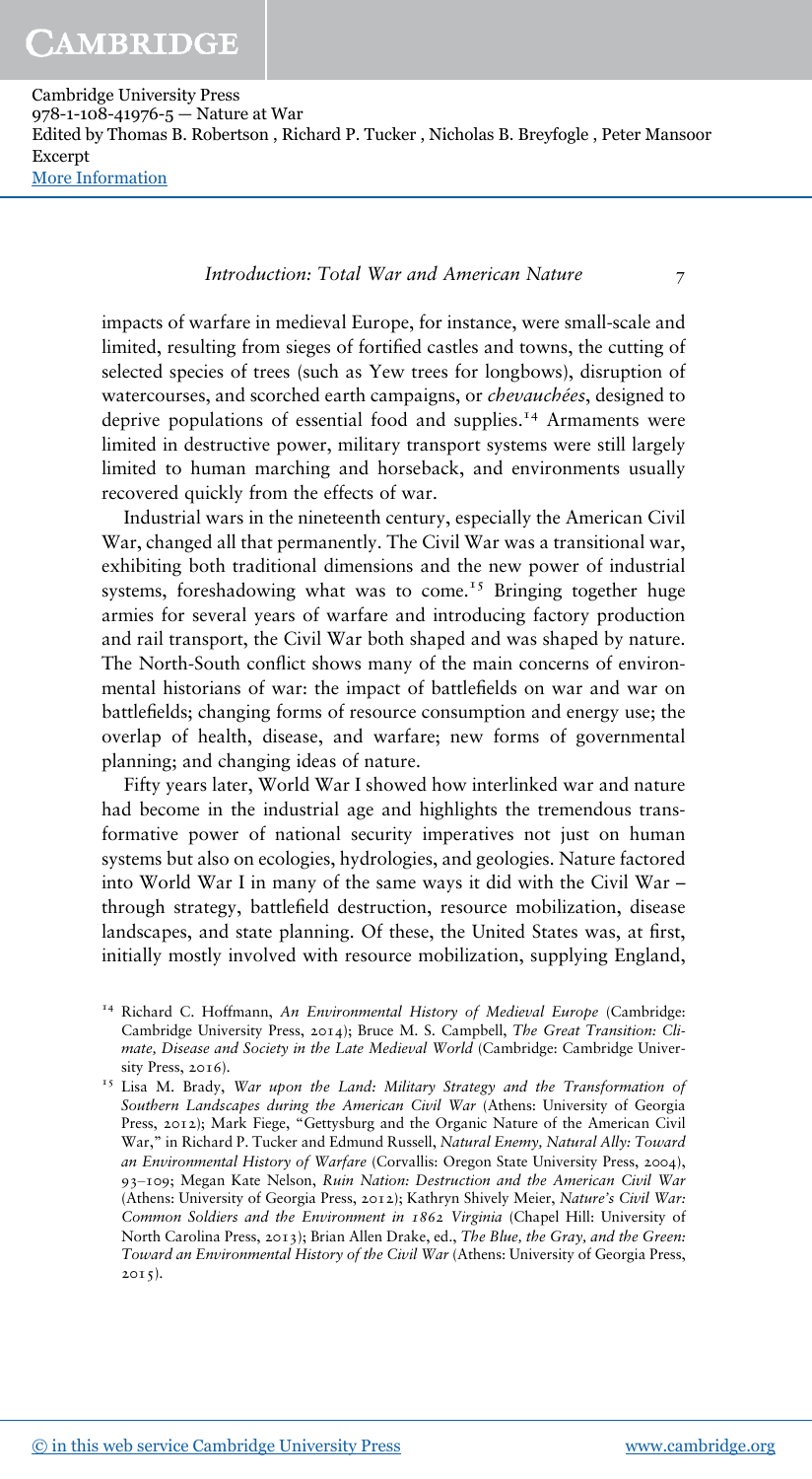8 *Thomas Robertson and Richard P. Tucker*

France, and others with food, industrial equipment, horses, and more.<sup>16</sup> Factories and fields rapidly increased the production of steel and copper, timber, grain, rubber, and petroleum.<sup>17</sup> New productive technologies yielded new forms of pollution.

During the Great War, to coordinate government-industry relations and allocate resources, the US federal government created a series of regulatory agencies, centered on the War Industries Board, which brought together federal officials and heads of the major industrial corporations. The military-industrial complex began to take shape. But traditional opposition to a powerful federal government was still widespread, so most of those agencies were dismantled quickly after November 1918, and the US military downsized once again.<sup>18</sup> The aftermath of World War II would be very different.

Expanding and institutionalizing many of the developments of the Civil War and World War I, World War II played a transformative role in creating the world we live in today – its built environment, material culture, and intellectual geography, as well as American landscapes around the country.

This book's chapters explore the rise of the two most important factors shaping environmental change during the second half of the century: national security concerns and a related technology-driven growth economy. We see the emergence of the military-industrial political economy, the birth of "big science" and the modern university; techno-optimism; the consolidation of corporate agriculture and the industrial food system; the coming of age of West Coast cities, such as Seattle and Los Angeles; the profound remaking of Detroit, Birmingham, New Orleans, and indeed, of much of urban America; and, finally, the demographic shifts that define America today – the rural to urban

<sup>&</sup>lt;sup>16</sup> Tait Keller, "Mobilizing Nature for the First World War: An Introduction," in *Environmental Histories of the First World War*, ed. Richard P. Tucker, Tait Keller, J. R. McNeill, and Martin Schmid (Cambridge: Cambridge University Press, 2018), 1-16; Paul A. C. Koistinen, *Mobilizing for Modern War: The Political Economy of American Warfare, 1865‒1919* (Lawrence: University Press of Kansas, 1997).

<sup>17</sup> Richard P. Tucker, "War and the Environment," in *At War: The Military and American Culture in the Twentieth Century and Beyond*, ed. David Kieran and Edwin A. Martini (New Brunswick, NJ: Rutgers University Press, 2018), 240‒257.

<sup>18</sup> Roger Chickering and Stig Förster, eds., *The Shadows of Total War: Europe, East Asia, and the United States, 1919‒1939* (Cambridge: Cambridge University Press, 2003); Williamson Murray and Allan R. Millett, eds., *Military Innovation in the Interwar Period* (Cambridge: Cambridge University Press, 1996); Joseph Maiolo, *Cry Havoc: How the Arms Race Drove the World to War, 1931‒1941* (New York: Basic Books, 2010).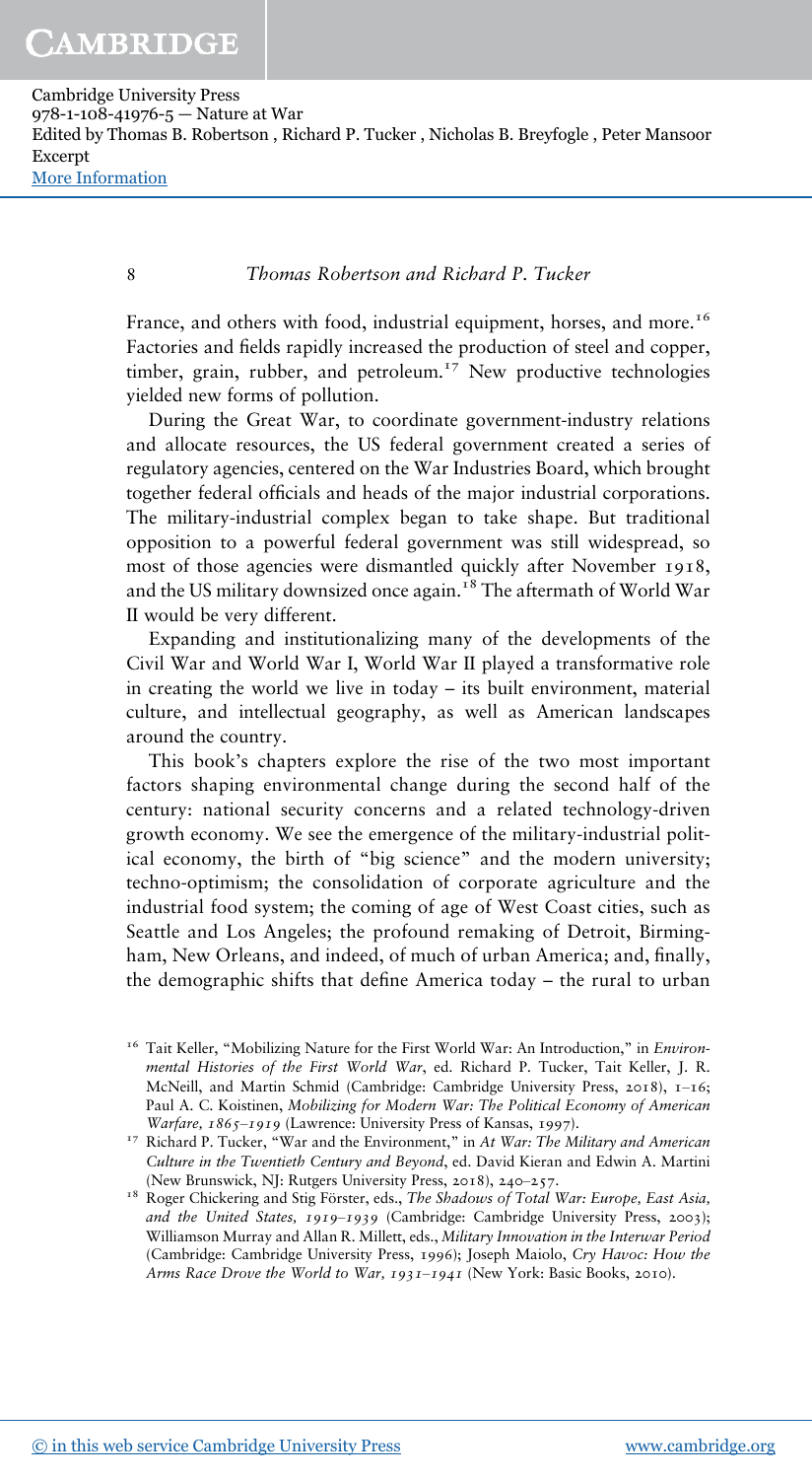#### *Introduction: Total War and American Nature* 9

shift, the Great Migration of African Americans to urban and western cities, and the general shift to the Sunbelt. Nature played a role in, and was shaped by, all these changes.

Most noticeably, the war years produced, in the words of economic historian Robert Gordon, an "economic miracle."<sup>19</sup> Factory floor space and productivity shot upward. From 1942 to 1945, ship building times dropped by 67 percent. Steel production grew from 67 million tons per year in 1940 to 89 million tons in 1944, even as the number of workers remained constant – the change owing entirely to productivity gains. Overall, between 1940 and 1945, productivity per worker-hour climbed by 21 percent. Plant capacity grew as well. By 1945, the United States had 50 percent more productive capacity than in 1940. <sup>20</sup> These gains – along with the devastation of much of the rest of the industrial world – jumpstarted America's postwar economy. "Every part of the postwar manufacturing sector had been deeply involved in making military equipment or its components," Gordon notes, "and the lessons learned from the war translated into permanent efficiency gains after the war."<sup>21</sup> The early 1940s saw America's Keynes-inspired growth-based "guns and butter" economy – the modern economic approach that would drive postwar prosperity and environmental transformation – take shape.

The American military juggernaut mobilized resources on an unprecedented scale and with new planning and technological power from all over the United States and, indeed, all over the world. In 1945, a government report evocatively described the material needs of modern warfare. Echoing FDR's 1943 home-front speech, it described the transformations to forests, fields, rivers, and streams that made it possible:

War is indeed a story of arms and men; of supplies as well as soldiers. An army cannot fight a modern war with naked fists; front lines are unavoidably inhered to supply lines. And these supply lines reach all the way back along "red ball" truck lines [in Europe's western front], rails, and the bridge of ships to the ordnance plants, shipyards and plane assembly plants; to factories making bearings, gears, radio tubes, and thousands of other components; to petroleum wells and refineries producing the power for bombers and fighters, trucks and jeeps; to copper, iron, lead, zinc, and coal mines; to farms and forests. The story of the battle of supply is

<sup>&</sup>lt;sup>19</sup> Robert J. Gordon, The Rise and Fall of American Growth: The US Standard of Living *since the Civil War* (Princeton, NJ: Princeton University Press, 2016), 537.

<sup>&</sup>lt;sup>20</sup> D'ann Campbell and Richard Jensen, "Domestic Life, War Effort, and Economy," in *The Oxford Companion to World War II* (Oxford: Oxford University Press, 2001), 1180‒ 1182.

<sup>21</sup> Gordon, *The Rise and Fall of American Growth*, 550.